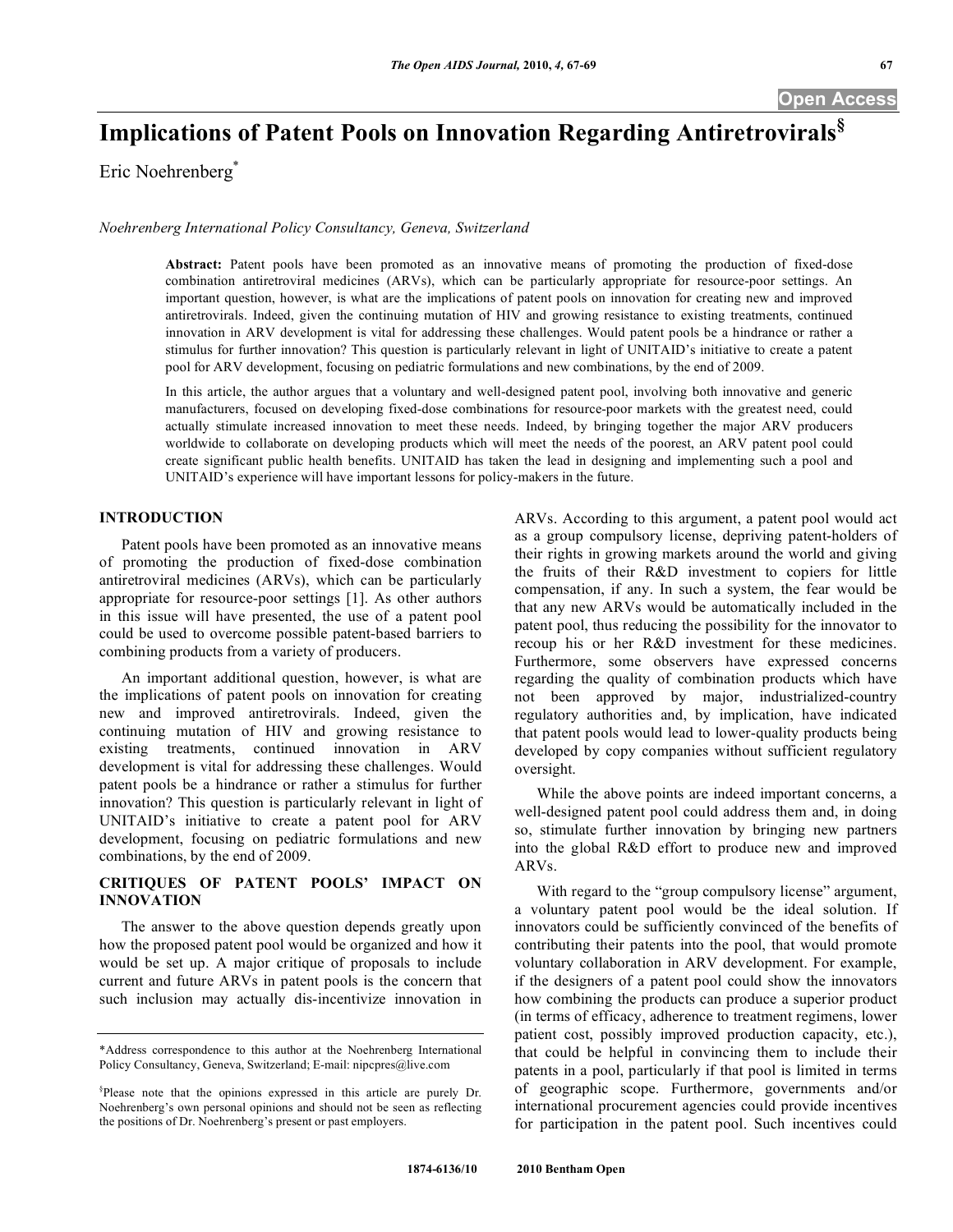include: advance market commitments to procure large volumes of medicines developed *via* the patent pool; allowing the procurement of drugs developed *via* the patent pool at a certain premium; or other financial or market-based incentives.

 The geographic scope is important in light of the second critique concerning patent pools, that such pools could reduce incentives for further innovation. The countries which are most affected by the AIDS pandemic are low-income countries in sub-Saharan Africa. Many of the leading innovating producers of ARVs have publicly stated that they are offering their products to these countries at a "at cost" or even "below cost" basis. If this is indeed the case, then there would be no "lost" financial incentives if alternative producers also were to manufacture ARVs for these markets using the patent pool. Furthermore, if products are indeed being offered at a "below cost" basis, it should be in the innovator's interest to involve other partners in order to share the burden of the cost of production and distribution to reach these "below cost" markets.

 With respect to the issue of drug quality of ARVs developed *via* a patent pool, the World Health Organization (WHO) is already providing a reliable and objective system for approving such drugs through WHO's "Prequalification System" (PQS) [2]. By using experienced experts from internationally-recognized drug regulatory authorities, WHO's PQS helps to assure that the products reviewed and approved by them meet international quality standards, giving important guidance to national procurement authorities so that these authorities can avoid producers of inferior or even counterfeit quality. WHO's PQS has even "de-listed" producers who could not continue to meet PQS' quality standards, which is a further evidence of the PQS' objectivity and reliability [2].

 Some national authorities will also review and approve products which, for patent reasons, cannot be sold in their national markets. The US FDA reviews drugs for use abroad *via* the US PEPFAR program, for example. Also, Health Canada has reviewed and approved fixed-dose combination antiretroviral products manufactured in Canada for export to Rwanda under Canada's export compulsory license regime (called "C-9" after the Canadian legislation authorizing such production) [3]. Thus, there are opportunities for UNITAID and, in the future, other funding and procurement authorities, to find ways of ensuring that the fixed-dose ARVs produced *via* a patent pool system can be quality-assured by objective, internationally-recognized bodies [4].

#### **POSSIBLE POSITIVE IMPACT OF PATENT POOLS FOR INNOVATION**

 As noted above, a well-designed patent pool needs not have a negative impact on innovation for new and improved ARVs. Furthermore, if set up correctly, a patent pool could even promote greater innovation in ARV development to meet patients' needs, particularly for affected populations in resource-poor settings most impacted by the AIDS pandemic.

 Such improved innovation is particularly valid for the development of fixed-dose combination products for resource-poor settings, including for pediatric formulations [5]. While a few innovative pharmaceutical companies have developed fixed-dose combination products (some in collaboration with other innovative firms, some using owncompany products only), not all valid combinations of ARVs recommended by WHO for use in resource-poor settings are available in fixed-dose format. There are certainly technical challenges to producing high-quality and effective fixed dose combinations of ARVs, but patent issues can also play a role in slowing the development of fixed-dose combinations involving products from different patent-holders. If the relevant patents are included voluntarily into a patent pool, however, than other pharmaceutical companies can draw upon them to find innovative and possibly more effective ways to combine them in a fixed-dose format most appropriate for resource-poor settings.

 Indeed, to make a patent pool most effectively promote innovation in ARV development, the patents of leading generic firms who are making fixed-dose combination products should also be voluntarily included in the pool. These product and process patents from generic producers can be very important in stimulating not only new combinations of products, but also in creating improved methods of combining and manufacturing fixed-dose combination products. By expanding the pool to include generics as well as innovative pharmaceutical companies, there will be greater possibilities for effective collaboration and more creative research in ARV innovation.

## **CRITERIA FOR A PATENT POOL FOR ARVs**

- The pool must be *voluntary* in nature. Compulsory inclusion of ARV patents in a patent pool could have a chilling effect on future innovation.
- Incentives for voluntary participation can be important. For example, major national or international procurement agencies could give significant preferences to purchasing ARV products developed *via* a patent pool, such as granting a higher price or pledging guarantees to purchase large volumes of such products *via* advance marketing commitments.
- In line with patent pools in other industries, only those companies contributing to the pool should be allowed to draw on the patents in the pool. This would be an incentive for companies to join the pool, as only members would be able to benefit from the expanded access to other companies's patents. Such a requirement would not exclude generic companies, as generic producers of fixed-dose combinations could contribute to the pool their process patents relevant for manufacturing fixed-dose combination products.
- The patent pool should focus on developing fixeddose combinations for resource-poor settings most impacted by the AIDS pandemic. Such a focus would address the greatest global need in terms of ARV care. Furthermore, focusing on such poor markets will allay the concerns of some innovative companies that participation in the patent pool could hurt their financial interests guarded by patents. Given that